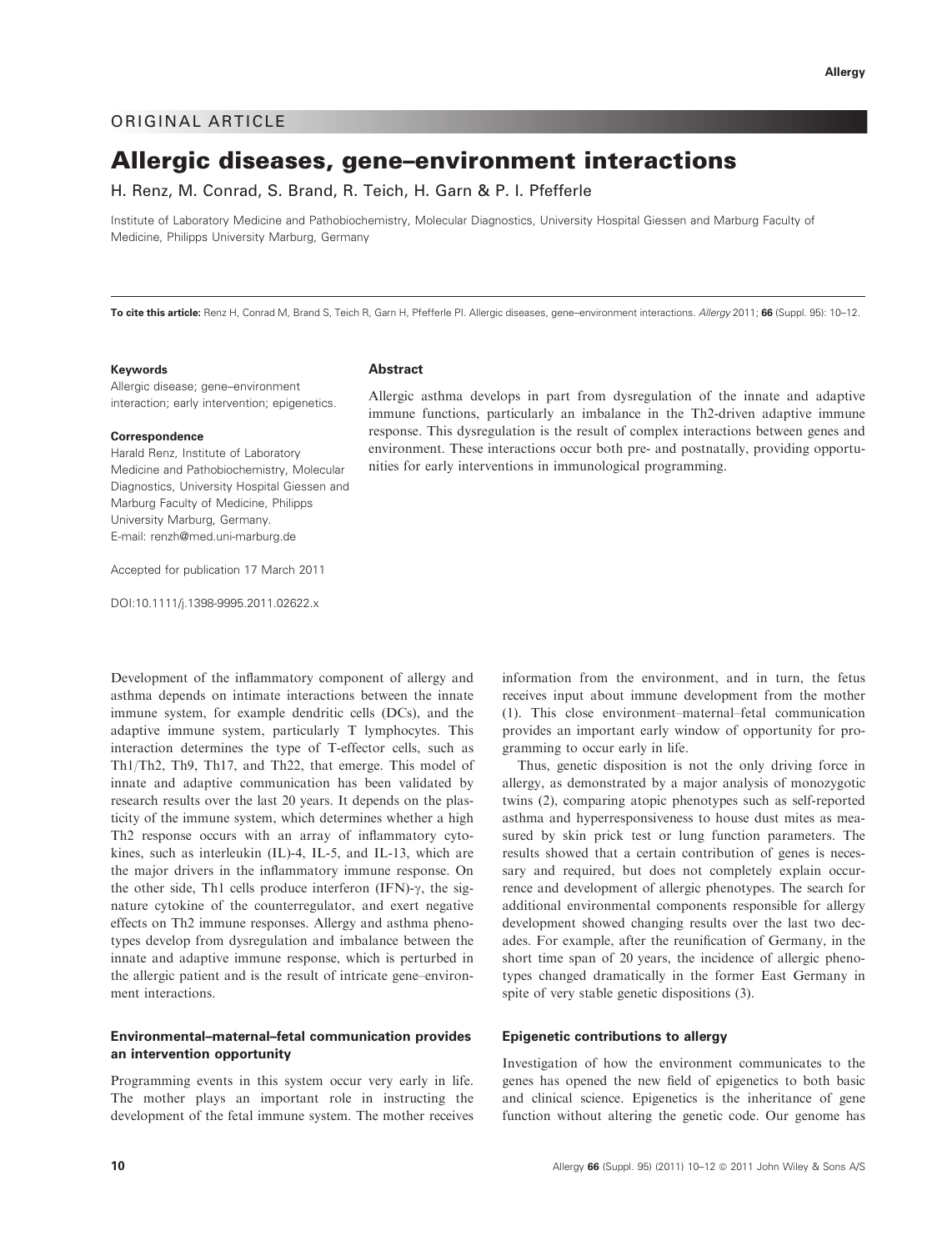**Table 1** Epigenetic regulation of IFN- $\gamma$  production

| Many CpG sites in                              | Young et al. (13) |
|------------------------------------------------|-------------------|
| Th genes are highly conserved                  |                   |
| Methylation of -53 CpG regulates IFN- $\gamma$ | Jones et al. (14) |
| production in TH1/TH2 development              |                   |
| Hypermethylation of IFN-γ CpG sites in         | White et al. (7)  |
| cord blood CD4+ T cells                        |                   |
| Inhaled diesel exposure induced                | Liu et al. $(6)$  |
| hypermethylation of IFN-γ promoter             |                   |
|                                                |                   |

several main mechanisms of epigenetic control. DNA methylation can occur at the 30 million CpG islands found in the human genome. Histone modification can occur on the 30 million nucleosomes that are found on the DNA. Close nucleosome packing prevents gene expression, while opening of chromatin makes genes accessible to transcription and subsequent translation by making gene promoters accessible to transcription factors that bind and activate mRNA production. This step is prevented if CpG motifs in the promoter are methylated, which prevents transcription factor binding, but can be reversed through demethylation. Methylation patterns are not stable throughout life, with different patterns occurring in different cell types and organs. Patterns also change with time and in response to environmental pressures (Table 1).

Epigenetics affects allergy and asthma, as shown by dietary supplementation of mice with high or low amounts of methyl donors such as vitamin B12, folic acid, choline, or L-methionine during gestation. When F1 offspring were exposed to a protocol for experimental asthma, those from mothers receiving high levels of supplements showed a higher level of the asthma phenotype than offspring whose mothers received the low supplementation levels (4). This should not send the message that dietary supplementation with folic acid in pregnancy should be discontinued, because the results are still controversial and under investigation. Nonetheless, they demonstrate that changing the epigenetic codes during pregnancy can change the phenotype in the next generation.

This has implications for the development of the Th1–Th2 pattern later in life (5). The characteristics of Th2 cells include high production of IL-4, which requires opening of the IL-4 gene promoter to allow binding of the transcription factor GATA-3. A high Th2-type immune response also requires silencing of the gene for the counterregulatory cytokine IFN- $\gamma$ . On the other hand, high amounts of IFN- $\gamma$ require an accessible  $IFN-\gamma$  promoter while silencing  $IL-4$ . Thus, the promoter status of these genes determines whether a Th1 or Th2 immune response develops. In turn, promoter status is under epigenetic control, as demonstrated by a study (6) investigating exposure to diesel exhaust particles, which is an epidemiological risk factor for asthma development. Exposure to diesel exhaust particles promoted high levels of IL-4 production and high amounts of allergen-specific IgE in an animal model of asthma. This was regulated by the degree of IL-4 promoter methylation, which correlated with IgE production. Thus, environmental factors can modify gene expression and hence the risk of asthma. Another example is tobacco smoke, which has a profound effect on demethylation of many genes including some involved in the development of Th1 and Th2 cells.

 $IFN-\gamma$  gene regulation changes over life, with promoter methylation status starting at approximately 100% methylation. Therefore, at birth and at a young age, we make little IFN-γ. Studies in mice (7) showed that demethylation and opening of the  $IFN-\gamma$  promoter occurs later in life, demonstrating a high degree of plasticity in the regulation of this gene. Thus, the  $IFN-\gamma$  and  $IL-4$  genes are under close epigenetic control. In addition, many CpG sites and motifs in IFN genes are conserved and susceptible to methylation and demethylation, which change in response to environmental signals.

In addition, regulatory T-cell development is epigenetically regulated through the FOXP3 transcription factor, which is required to make T-regulatory cells that are critical for immunological tolerance (8, 9). This in turn is highly dependent on FOXP3 expression, which is under epigenetic control (10). This has been shown in studies on hemotological conditions, but is not yet appreciated in the fields of immunology and asthma. The generation of regulatory T cells starts in the fetal stage and is under close control of maternal cells. So regulation occurs early in fetal life and is under control of maternal events that are dependent on environmental factors.

#### Protective effects of Acinetobacter lwoffii

A model for natural exposure to environmental factors, in particular naturally occurring microbes, is the traditional farming environment. Epidemiologically, this environment is strongly associated with an immunoprotective effect (11). Animal studies indicate that a variety of microbial compounds and strains exhibit an asthma-protective effect. These effects are bacterial strain dependent, and together with our collaborators, we have identified a bacterium with a highly protective effect: the Gram-negative bacterium Acinetobacter lwoffii. This bacterium protects both adult animals and gives transmaternal protection that is dependent on the innate immune system in the mother.

We asked whether this protective effect had an epigenetic component in a proof-of-principle study (12). A. lwoffii was administered to pregnant mice by inhalation, and the pups were introduced to a protocol for experimental asthma. Maternal exposure to the bacterium had an asthmapreventative effect on the offspring, as measured by mucus production, airway inflammation, and prevention of hyperresponsiveness. This effect was dependent on IFN- $\gamma$  production in the offspring, as shown using IFN- $\gamma$  blocking antibodies. The protective effect from maternal exposure to the bacterium was blocked when the offspring were depleted for IFN- $\gamma$  activity.

To determine whether the effect involved epigenetic regulation, modification of the  $IFN-\gamma$  promoter was examined (H. Renz, in preparation). No changes in promoter methylation were observed, but histone acetylation showed a marked increase at the  $IFN-\gamma$  promoter. Inhibition of the histone